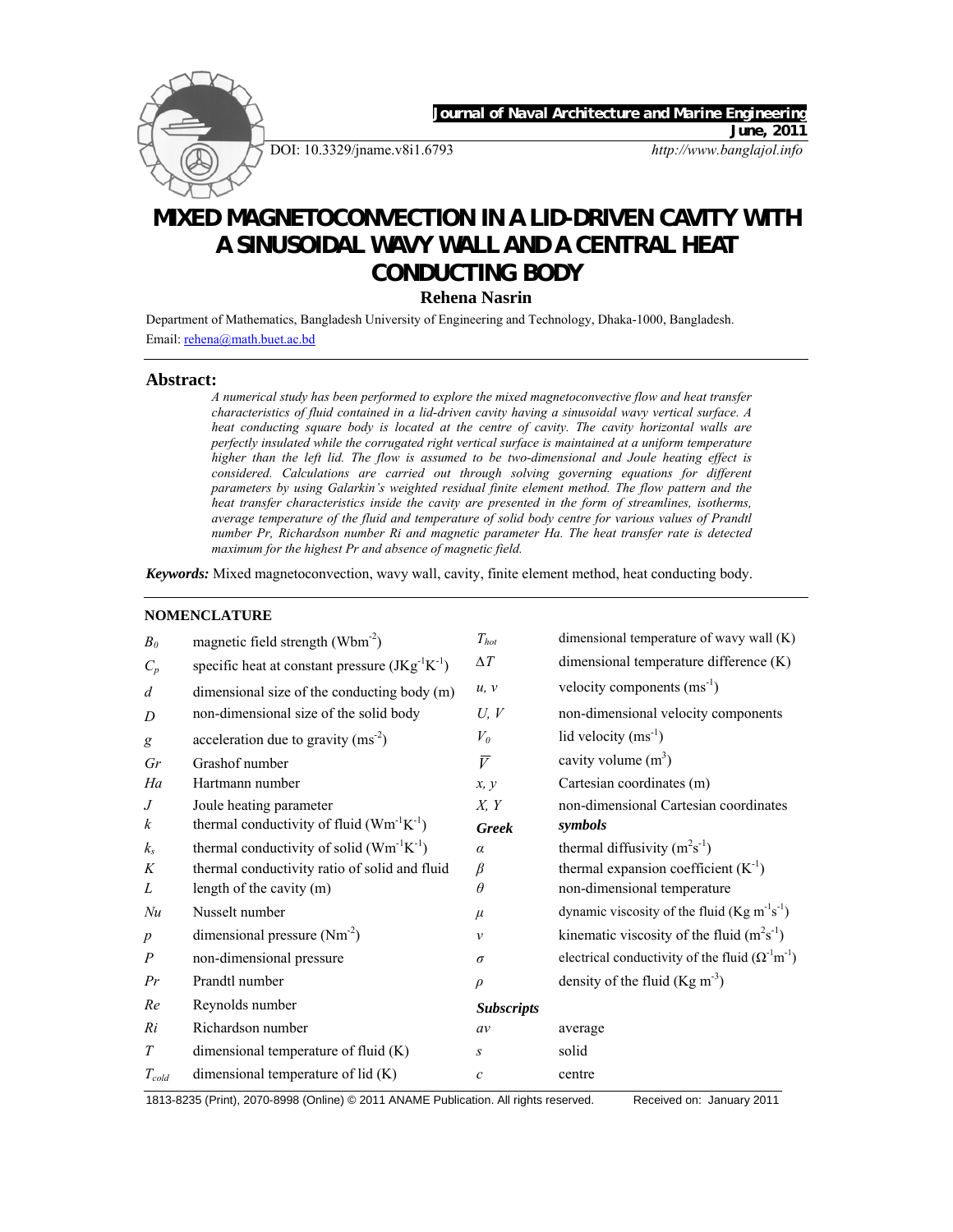# **1. Introduction**

Mixed convection flow and heat transfer in lid-driven cavities have been receiving an extensive attention in the literature. This attention stems from its importance in vast technological, engineering, and natural applications. Such applications include cooling of electronic devices, lubrication technologies, drying technologies, food processing, float glass production, flow and heat transfer in solar ponds, thermal–hydraulics of nuclear reactors and dynamics of lakes. Analysis of a mixed convection flow usually requires an understanding of the two limiting regimes. When current flows in a wire, the resistance of the wire causes a voltage drop along the wire. As a result electrical energy is lost. This lost electrical energy is converted into thermal energy called Joule heating. The heat transfer from a wavy surface is functional in several practical appliances for instance refrigeration system, radiator, louver, plurality of holes etc. A combined free and forced convection flow of an electrically conducting fluid in a cavity in presence of magnetic field and Joule heating effect is of special technical significance because of its frequent occurrence in many industrial applications such as geothermal reservoirs, thermal insulations and petroleum reservoirs. These types of problems also arise in electronic packages, micro electronic devices during their operations.

It should be pointed out that viscous flow in wavy channels was first analyzed by Bums and Parkes (1967), while Goldstein and Sparrow (1977) used the naphthalene technique to measure local and average heat transfer coefficients in a corrugated wall channel. Kumar (2000) conducted a study of flow and thermal field inside a vertical wavy enclosure filled with a porous media. The author illustrated that the surface temperature was very sensitive to the drifts in the surface undulations, phase of the wavy surface and the number of considered waves. Adjlout et al. (2002) studied laminar natural convection in an inclined cavity with a heated undulated wall, i.e., smooth wave-like pattern. Their results concluded that the hot wall undulation affected the flow and heat transfer rate in the enclosure in which the local Nusselt number distribution resulted in a decrease of heat transfer rate as compared with the square enclosure. Furthermore, Wang and Chen (2002) analyzed forced convection in a wavy-wall channel and demonstrated the effects of wavy geometry, Reynolds number and Prandtl number on the skin friction and Nusselt number. Results were shown that the amplitudes of skin friction coefficient and Nusselt number had increased with an increase in the amplitude to wavelength ratio. The problem of unsteady laminar combined forced and free convection flow and heat transfer of an electrically conducting and heat generating or absorbing fluid in a vertical lid-driven cavity in the presence of a magnetic field was formulated by Chamkha (2002). Das and Mahmud (2003) conducted a numerical investigation of natural convection in an enclosure consisting of two isothermal horizontal wavy walls and two adiabatic vertical straight walls. Laminar flow through a two-dimensional square cavity with internal (volumetric) heat generation was analyzed numerically by Gustavo et al. (2003). Al-Amiri et al. (2007) investigated mixed convection heat transfer in lid-driven cavity with a sinusoidal wavy bottom surface. Their findings were that the corrugated liddriven cavity could be considered as an effective heat transfer mechanism at larger wavy surface amplitudes and low Richardson number.

Recently, mixed convection in a vented square cavity with a heat conducting horizontal solid circular cylinder was performed by Rahman et al. (2008), where the developed mathematical model was solved by employing Galerkin weighted residual method of finite element formulation. The authors investigated the effects of cylinder size and Richardson number on fluid flow and heat transfer performances. Moreover, Rahman et al. (2009) studied numerically magnetohydrodynamics mixed convection in a rectangular cavity with a heat conducting horizontal circular cylinder with joule heating. They found strong dependency of flow and thermal fields on magnetic field. Very recently, Goutam Saha (2010) formulated finite element simulation of magnetoconvection inside a sinusoidal corrugated enclosure with discrete isoflux heating from below. The author showed the effect of discrete heat source sizes on heat transfer for different values of Grashof number and Hartmann number.

To the best of the author's understanding, little attention has been paid to the problem of mixed convection flow and heat transfer in a lid-driven cavity that is heated from a wavy vertical surface. The objective of the present study is to examine the momentum and energy transport processes in a lid-driven cavity with wavy surface together with a heat conducting body. The results are shown in terms of parametric presentation of streamlines and isotherms for various pertinent dimensionless parameters such as magnetic parameter *Ha*, Richardson number *Ri* and Prandtl number *Pr* offered by the wavy surface. Finally, the implications of the above parameters are also depicted on the average Nusselt number, average fluid temperature and temperature of body centre.

## **2. Problem Formulation**

The treated problem is a two-dimensional square cavity with a side length *L*. The physical system considered in the present study is displayed in Fig.1. The top and bottom walls are taken adiabatic and impermeable while the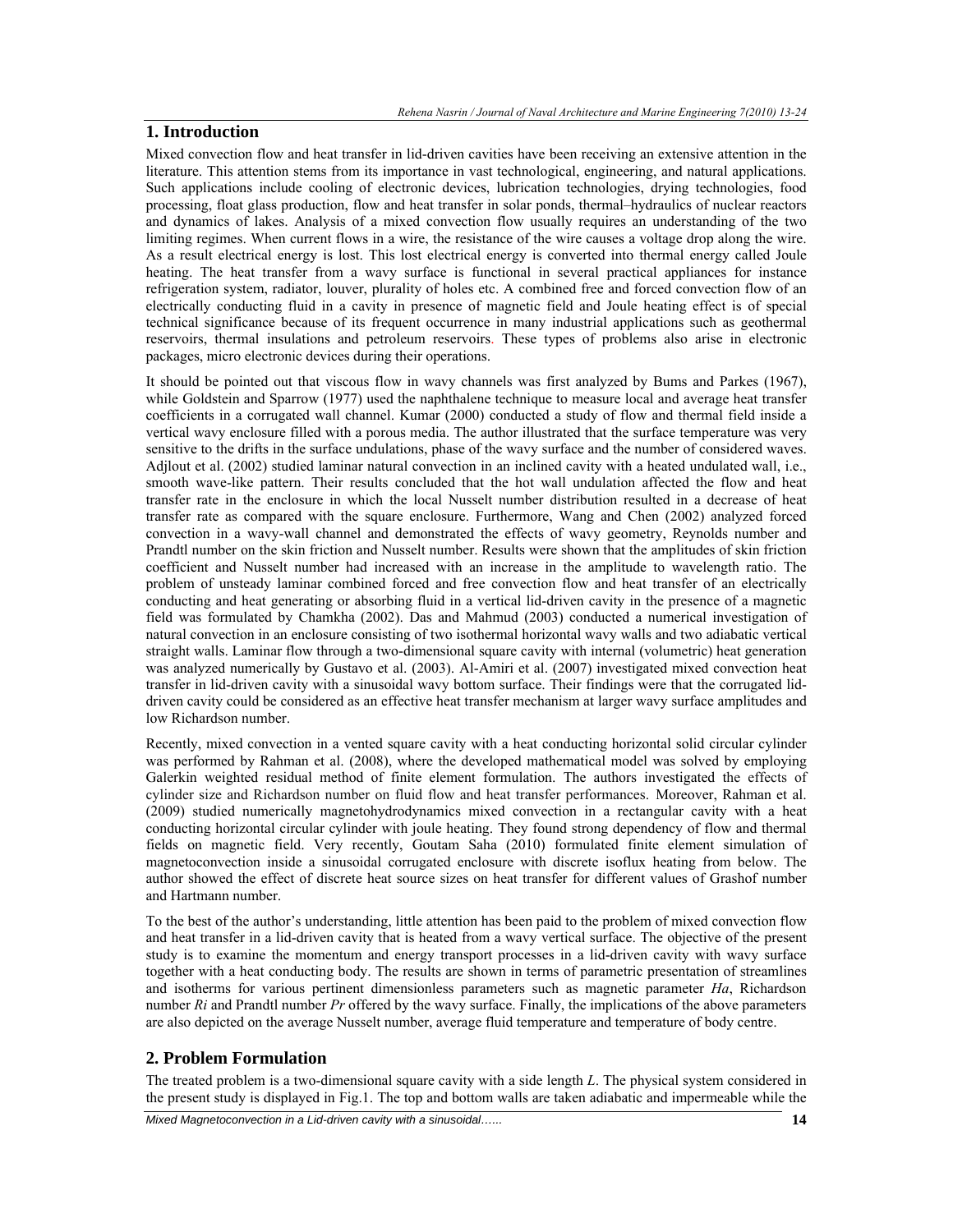vertical walls are maintained at uniform but different temperatures such that the right wall is assigned to temperature  $T_{hot}$  while the left wall is subjected to temperature  $T_{cold}$ . Under all circumstances  $T_{hot} > T_{cold}$ condition is maintained. Furthermore, the left wall is assumed to slide from bottom to top at a constant speed  $V_0$ and right wall is sinusoidal wavy pattern. A magnetic field of strength  $B_0$  is acting in a transverse direction normal to the side walls. A heat conducting square solid body is centered of the cavity. As well, Joule heating effect is active here.

#### **3. Mathematical Formulation**

The functioning fluid is assumed to be Newtonian and incompressible with the flow is set to operate in the laminar mixed convection regime. The leading equations under Boussinesq approximation in dimensionless type are as follows:

$$
\frac{\partial U}{\partial X} + \frac{\partial V}{\partial Y} = 0\tag{1}
$$

$$
U\frac{\partial U}{\partial X} + V\frac{\partial U}{\partial Y} = -\frac{\partial P}{\partial X} + \frac{1}{Re} \left( \frac{\partial^2 U}{\partial X^2} + \frac{\partial^2 U}{\partial Y^2} \right)
$$
 (2)



Fig. 1: Schematic diagram of the cavity

$$
U\frac{\partial V}{\partial X} + V\frac{\partial V}{\partial Y} = -\frac{\partial P}{\partial Y} + \frac{1}{Re} \left( \frac{\partial^2 V}{\partial X^2} + \frac{\partial^2 V}{\partial Y^2} \right) + Ri \theta - \frac{Ha^2}{Re}V
$$
 (3)

$$
U\frac{\partial\theta}{\partial X} + V\frac{\partial\theta}{\partial Y} = \frac{1}{RePr} \left( \frac{\partial^2 \theta}{\partial X^2} + \frac{\partial^2 \theta}{\partial Y^2} \right) + JV^2
$$
 (4)

$$
\frac{K}{RePr}\left(\frac{\partial^2 \theta_s}{\partial X^2} + \frac{\partial^2 \theta_s}{\partial Y^2}\right) = 0
$$
\n(5)

where  $Re = \frac{V_0 L}{V}$ ,  $Pr = \frac{V}{\alpha}$ ,  $(T_{hot} - T_{cold})$  $\frac{2}{0}$  $J = \frac{\sigma B_0^2 \alpha}{\rho C_p (T_{hot} - T_{cold})}$  $=\frac{\sigma B_0^2 \alpha}{\rho C_p (T_{hot} - T_{cold})}$  and  $R_i = \frac{g \beta \Delta T L}{V_0^2}$  are Reynolds number, Prandtl number,

Joule heating parameter and Richardson number respectively. *Ha* is Hartmann number which is defined as  $Ha^2 = \frac{\sigma B_0^2 L^2}{\mu}$ . In addition, *K* is the ratio of the thermal conductivity  $(k_s / k)$ 

The nature of the vertical corrugated surface profile is assumed to mimic the following pattern  $X - 1 = -A[1 - \cos(2\lambda \pi Y)]$  where *A* is the dimensionless amplitude of the wavy surface and  $\lambda$  is the number of undulations.

The above equations are non-dimensionalized upon incorporating the dimensionless variables given below:

$$
X = \frac{x}{L}, Y = \frac{y}{L}, U = \frac{u}{V_0}, V = \frac{v}{V_0}, P = \frac{p}{\rho V_0^2}, D = \frac{d}{L}, \theta = \frac{(T - T_{cold})}{(T_{hot} - T_{cold})}, \theta_s = \frac{(T_s - T_{cold})}{(T_{hot} - T_{cold})}
$$

where the dimensionless quantities *X* and *Y* are the coordinates varying along horizontal and vertical directions respectively, *U* and *V* are the velocity components along the *X* and *Y* axes respectively,  $\theta$  and  $\theta_s$  are the temperature of fluid and solid respectively and *P* is the pressure.

The boundary conditions for the present problem are specified as follows:

at the sliding lid:  $U = 0$ ,  $V = 1$ ,  $\theta = 0$ ; at all horizontal walls:  $U = 0$ ,  $V = 0$ ,  $\frac{\partial \theta}{\partial N} = 0$ 

at the right vertical wavy wall:  $U = V = 0$ ,  $\theta = 1$ ; At the cylinder boundary:  $U = 0$ ,  $V = 0$ 

At the fluid-solid interface:  $\left(\begin{array}{c} \mathcal{O}\mathcal{H} \\ \mathcal{O}\end{array}\right) = K \left(\begin{array}{c} \mathcal{O}\mathcal{H}_s \\ \mathcal{O}\end{array}\right)$ *fluid*  $\langle U^N \rangle$  *solid*  $\left(\frac{\partial \theta}{\partial N}\right)_{fluid} = K \left(\frac{\partial \theta_s}{\partial N}\right)_{field}$ 

*Mixed Magnetoconvection in a Lid-driven cavity with a sinusoidal…...* **15**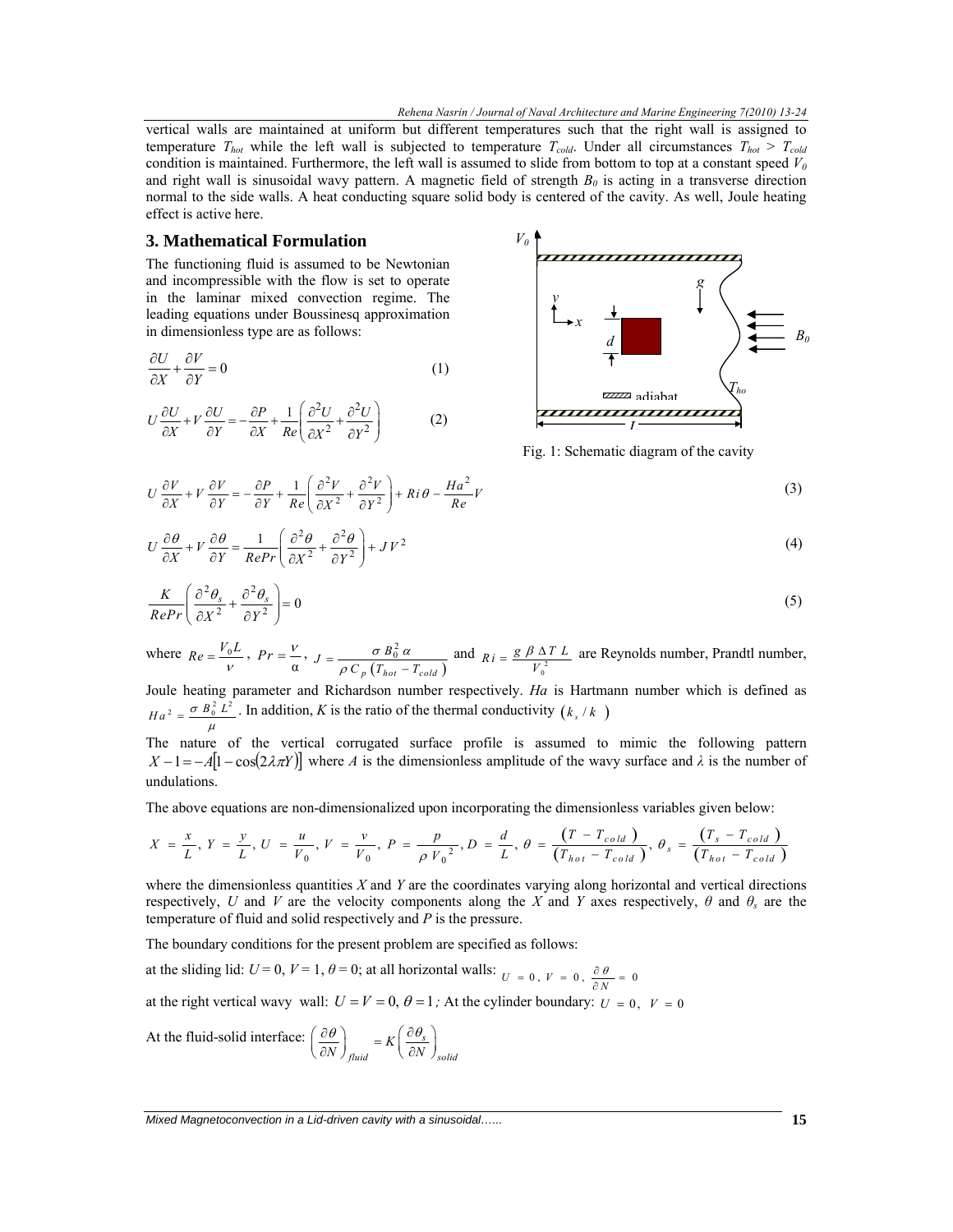The rate of heat transfer is computed at the wavy wall and is expressed in terms of the local Nusselt number  $\overline{Nu}$  as  $\overline{Nu} = \frac{hL}{h} = -\frac{\partial \theta}{\partial x}L$ 

$$
\overline{Nu} \text{ as } \overline{Nu} = \frac{hL}{k} = -\frac{\partial \theta}{\partial N}L
$$

where, *N* represents the coordinate direction normal to the surface. The dimensionless normal temperature gradient can be written as

$$
\frac{\partial \theta}{\partial N} = \frac{1}{L} \sqrt{\left(\frac{\partial \theta}{\partial X}\right)^2 + \left(\frac{\partial \theta}{\partial Y}\right)^2}
$$

while the average Nusselt number (*Nu*) is obtained by integrating the local Nusselt number along the vertical wavy surface and is defined by

$$
Nu = \frac{1}{S} \int_{0}^{S} \overline{Nu} \ dN
$$

where *S* is the total chord length of the wavy surface.

Average temperature of the fluid in the enclosure is defined by  $\theta_{av} = \int \theta \, d\overline{V}/\overline{V}$ , where  $\overline{V}$  is the cavity volume.

#### **4. Computational Procedure**

By using the Galerkin weighted residual finite element technique, the momentum and energy balance equations have been solved that are the combinations of mixed elliptic-parabolic system of partial differential equations. Due to mass conservation, the continuity equation has been used as a constraint. The basic unknowns for the above differential equations are the velocity components  $U, V$ , the temperature  $\theta$  and the pressure  $P$ . For the development of the finite element equations, the six nodes triangular element is used in this work. All six nodes are associated with velocities as well as temperature. Only the three corner nodes are associated with pressure. This means that a lower order polynomial is chosen for pressure and which is satisfied through continuity equation. The velocity components and the temperature profile and linear interpolation for the pressure distribution according to their highest derivative orders for the differential equations (2) - (5) are as

$$
U(X,Y) = N_{\beta} U_{\beta}, V(X,Y) = N_{\beta} V_{\beta}, \theta(X,Y) = N_{\beta} \theta_{\beta}, \theta_{s}(X,Y) = N_{\beta} \theta_{s_{\beta}}, P(X,Y) = H_{\lambda} P_{\lambda},
$$

where  $\beta = 1, 2, \dots, 6$  and  $\lambda = 1, 2, 3$ .

Substituting the element velocity components, the temperature and the pressure distributions in the Equations (2) - (5), the finite element equations can be written in the form

$$
K_{\alpha\beta\gamma}U_{\beta}U_{\gamma} + K_{\alpha\beta\gamma}V_{\gamma}U_{\gamma} + M_{\alpha\mu}P_{\mu} + \frac{1}{Re}\left(S_{\alpha\beta}X} + S_{\alpha\beta}Y_{\gamma}\right)U_{\beta} = 0
$$
\n<sup>(6)</sup>

$$
K_{\alpha\beta\gamma}U_{\beta}V_{\gamma} + K_{\alpha\beta\gamma}V_{\beta}V_{\gamma} + M_{\alpha\mu}V_{\mu} + \frac{1}{Re}\left(S_{\alpha\beta}XX} + S_{\alpha\beta}V_{\beta}\right)V_{\beta}
$$
\n(7)

$$
-Ri K_{\alpha\beta}\theta_{\beta} + \frac{Ha^2}{Re} K_{\alpha\beta}V_{\beta} = 0
$$

$$
K_{\alpha\beta\gamma}{}^{x}U_{\beta}\theta_{\gamma} + K_{\alpha\beta\gamma}{}^{y}V_{\beta}\theta_{\gamma} + \frac{1}{Re\Pr}\left(S_{\alpha\beta}{}^{xx} + S_{\alpha\beta}{}^{yy}\right)\theta_{\beta} - J K_{\alpha\beta}V_{\beta}^{2} = 0
$$
\n<sup>(8)</sup>

$$
\frac{K}{Re\Pr} \left( S_{\alpha\beta^{XX}} + S_{\alpha\beta^{yy}} \right) \theta_{s\beta} = 0 \tag{9}
$$

where the coefficients in element matrices are in the following form of the integrals over the element area

$$
\begin{split} &K_{\alpha\beta^x}=\int_{A}N_{\alpha}N_{\beta,x}dA\,,\qquad K_{\alpha\beta^y}=\int_{A}N_{\alpha}N_{\beta,y}dA\,,\qquad K_{\alpha\beta\gamma^x}=\int_{A}N_{\alpha}N_{\beta}N_{\gamma,x}dA\,,\qquad K_{\alpha\beta\gamma^y}=\int_{A}N_{\alpha}N_{\beta}N_{\gamma,y}dA\,,\\ &K_{\alpha\beta}=\int_{A}N_{\alpha}N_{\beta}dA\,,\qquad\quad S_{\alpha\beta^{XX}}=\int_{A}N_{\alpha,x}N_{\beta,x}dA\,,\qquad\quad S_{\alpha\beta^{yy}}=\int_{A}N_{\alpha,y}N_{\beta,y}dA\,,\qquad\quad M_{\alpha\mu^x}=\int_{A}H_{\alpha}H_{\mu,x}dA\,,\\ &M_{\alpha\mu^y}=\int_{A}H_{\alpha}H_{\mu,y}dA\end{split}
$$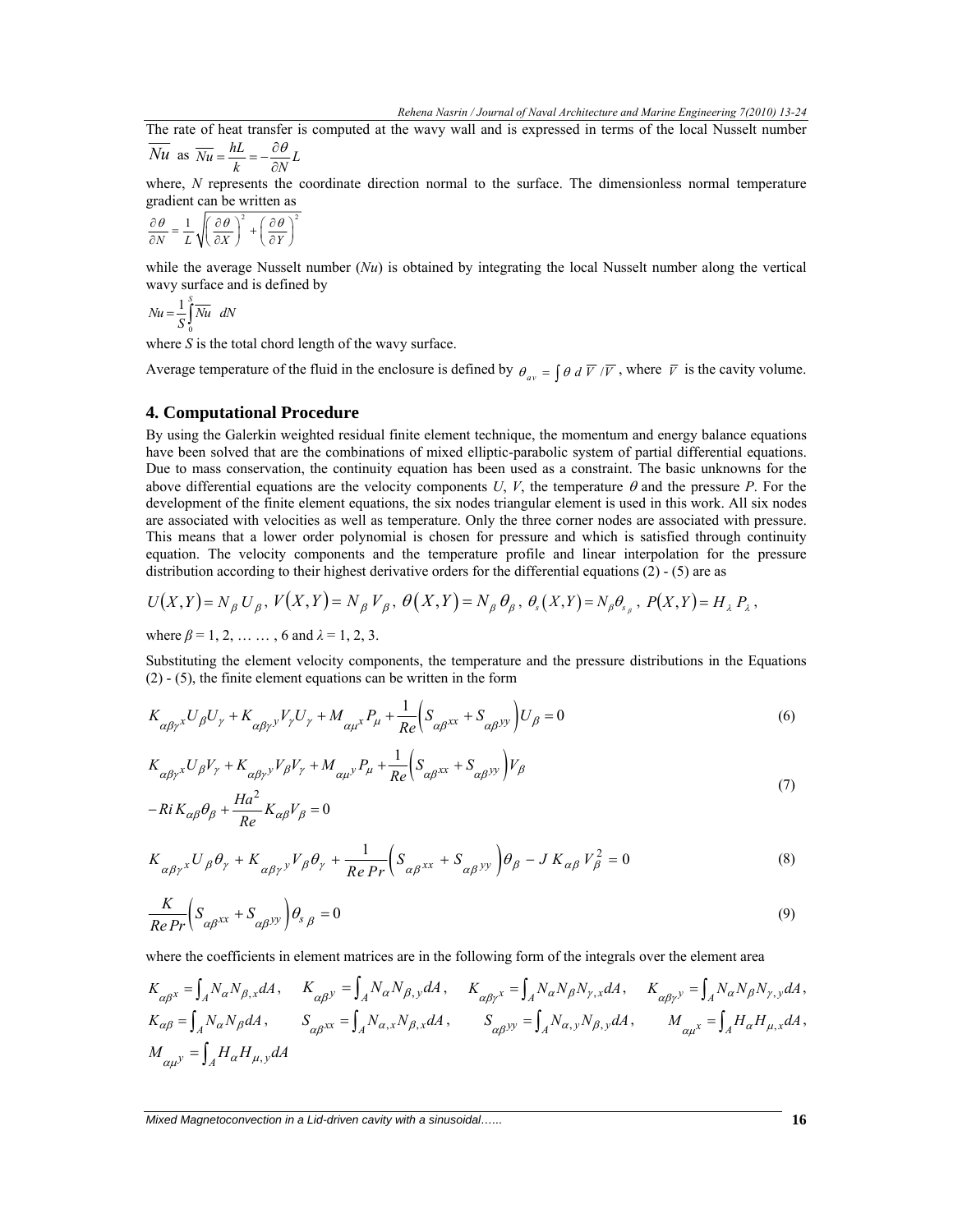Using Newton-Raphson method of Reddy (1993), the set of non-linear algebraic equations (6) - (9) are transferred into linear algebraic equations. Finally, these linear equations are solved by applying Triangular Factorization method and reduced integration technique of Zeinkiewicz et al. (1971). The application of this simulation is well described by Taylor and Hood (1973) and Dechaumphai (1999).

## **5. Grid Sensitivity Test**

A grid independence test is reported with  $Ha = 15$ ,  $Re = 100$ ,  $J = 1$ ,  $K = 7$ ,  $A = 0.05$ ,  $D = 0.2$ ,  $\lambda = 2$ ,  $Ri = 0.1$  and *Pr* = 0.73 in order to decide the suitable grid size for this study. The following five kinds of meshes are considered for the grid sensitivity investigation. These grid densities are 3918 nodes, 436 elements; 9373 nodes, 1064 elements; 15465 nodes, 1768 elements; 31514 nodes, 3636 elements and 49592 nodes, 5748 elements. The extreme values of the average Nusselt number (*Nu*) that relates to the heat transfer rate of the heated surface and average temperature  $(\theta_{av})$  of the fluid in the enclosure are used as sensitivity measures of the correctness of the solution. They are selected as the supervising variables for the grid liberty test. The addiction of the quantities *Nu* and  $\theta_{av}$  on the grid size and the computational time are shown in Table 1. The current formulation is performed with 31514 nodes and 3636 elements grid system by considering both the accuracy of numerical values and computational time.

| Nodes<br>elements) | 3918<br>(436) | 9373<br>(1064) | 15465<br>(1768) | 31514<br>(3636) | 49592<br>(5748) |
|--------------------|---------------|----------------|-----------------|-----------------|-----------------|
| Nu                 | 1.597893      | 1.602778       | 1.618247        | 1.622647        | 1.622647        |
| $\theta_{av}$      | 0.336241      | 0.325121       | 0.310542        | 0.306112        | 0.306112        |
| Time(s)            | 246.269       | 308.603        | 398.167         | 445.321         | 550.379         |

Table 1: Grid Sensitivity Check at *Ha* = 15, *Pr* = 0.73, *Ri* = 0.1, *Re* = 100, *A* = 0.05, *K* = 7, *D* = 0.2, *λ =* 2 and *J* = 1

## **6. Results and Discussion**

The characteristics of the flow and temperature fields in the lid-driven cavity are examined by exploring the effects of magnetic parameter, Richardson number and Prandtl number. Such field variables are analyzed by outlaying the steady state version of the streamlines, temperature distribution, average temperature of fluid and temperature of body centre as well as the average Nusselt number. In the present numerical study, the following parametric domains of the dimensionless group is considered:  $0 \leq Ha \leq 55$ ,  $0.73 \leq Pr \leq 7$ ,  $0.1 \leq Ri \leq 10$ ,  $A =$ 0.05,  $Pr = 0.73$ ,  $\lambda = 2$ ,  $Re = 100$ ,  $D = 0.2$ ,  $K = 7$  and  $J = 1$ .

For the variations of *Ha* and *Ri*, the overall features of the streamlines are depicted in Fig. 2, where *Pr* = 0.73,  $Re = 100$ ,  $K = 7$  and  $J = 1$  are kept fixed. In the absence of the magnetic field ( $Ha = 0$ ) and the natural convection effect  $(Ri = 0.1)$ , the fluid flow is characterized by a primary rotating uni-cellular vortex occupying the bulk of the cavity generated by the movement of the left lid. The size of the vortex remains unaffected, but the core of the vortex shifted towards the left top corner of the cavity with increasing *Ha* up to 30 and the core divided into two parts positioned at the bottom and top corner near the left wall at the highest value of *Ha*. When natural convection and forced convection become equally dominant, namely  $Ri = 1$ , the velocity field exists a primary recirculating clockwise rotating vortex. In addition, two minor vortices tend to form near the corrugated top and bottom corners by the buoyant force at *Ha* = 55. As *Ha* decreases from 55 to 30, the minor counter clockwise vortices merge into a two cellular single one and become comparatively large. As a result the clockwise rotating eddy turns into smaller in size. Furthermore, the size of the clockwise vortex decreases and counter clockwise eddy increases with falling *Ha* for *Ri* = 1. This is because application of a transverse magnetic field has the tendency to slow down the movement of the buoyancy-induced flow in the cavity. When  $Ri = 10$ , the role of natural convection is far more compared to the forced convection effect, consequently the size of the counter clockwise eddy is larger than that of earlier case for each *Ha*.

The corresponding effects on the temperature field are shown in Fig. 3. The isotherms are almost parallel to the vertical walls for the highest value of *Ha* at all *Ri*, indicating that most of the heat transfer process is carried out by conduction. However, some deviations in the conduction dominated isothermal lines are initiated near the left top surface of the cavity for  $Ha = 30$ . This distortion increases quickly with decreasing *Ha* at  $Ri = 0.1$ . The isothermal lines are dominated by conduction and mixed convection heat transfer is observed in the cavity for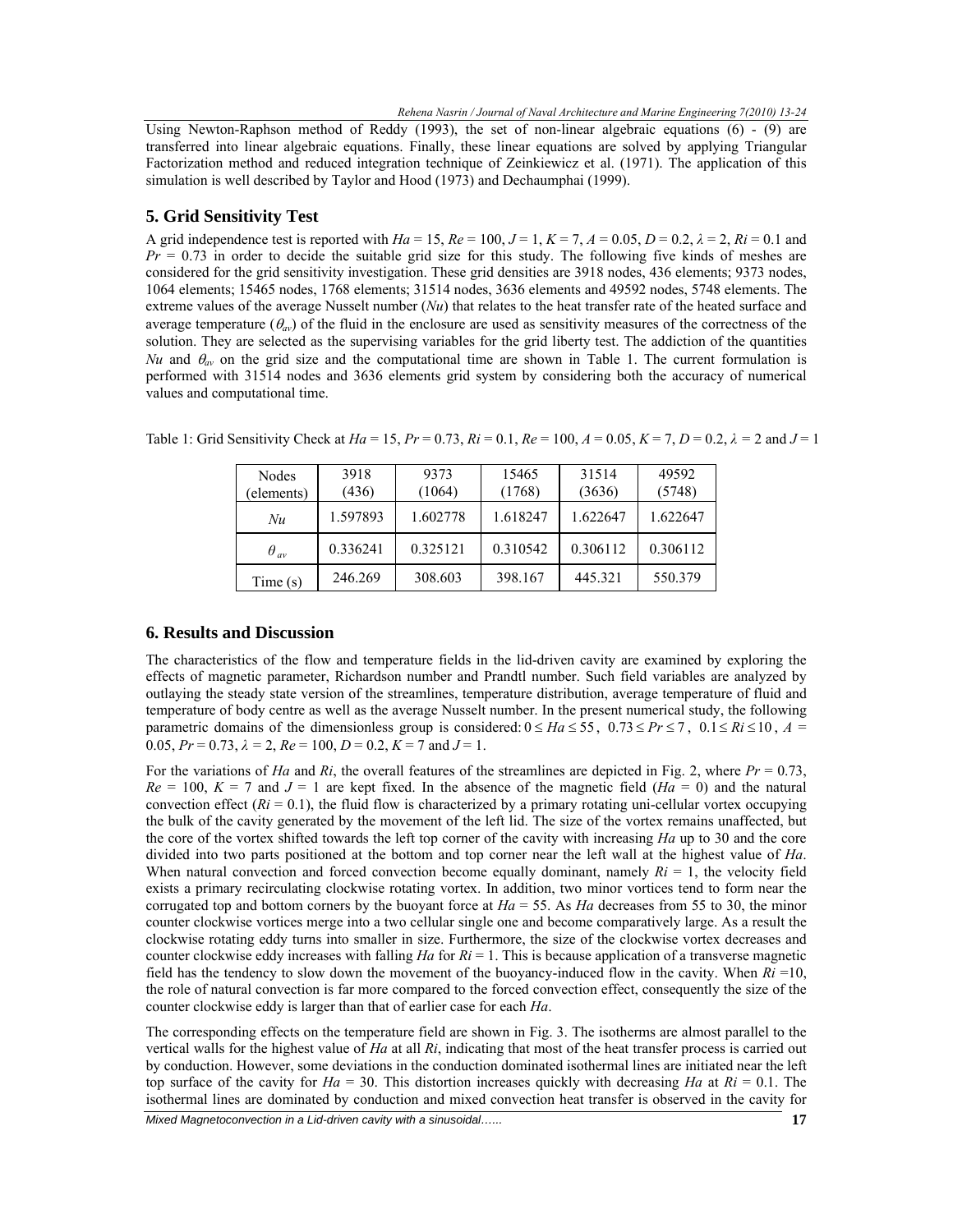different *Ha* at  $Ri = 1$ . But when  $Ri = 10$ , the temperature field is drastically changed with diminishing *Ha*. Moreover, the formation of the thermal boundary layer near the left cold wall is to be initiated for the lower values of *Ha*. This is owing to the dominating influence of the convective current in the cavity.



*Mixed Magnetoconvection in a Lid-driven cavity with a sinusoidal…...* **18**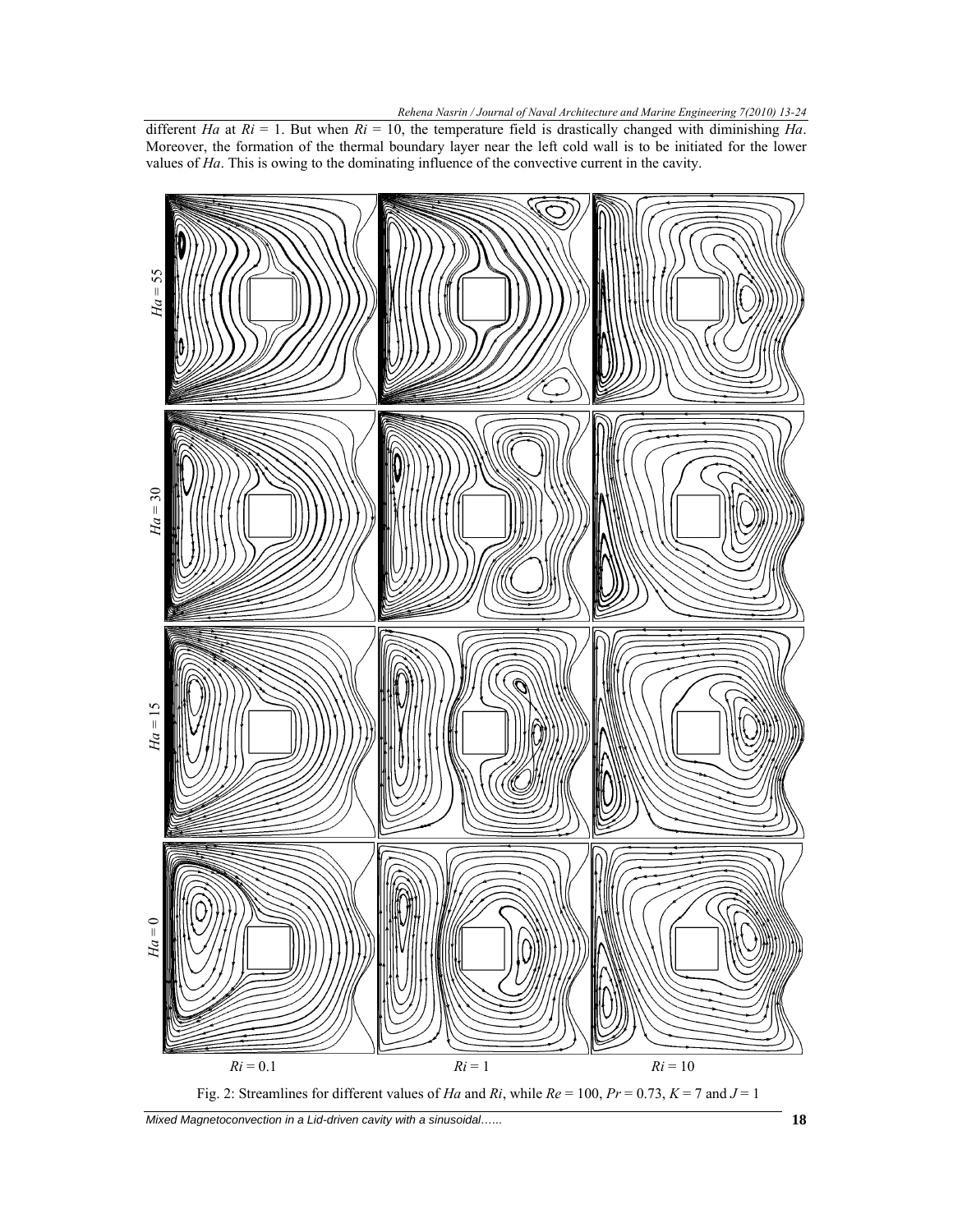

Fig. 3: Isotherms for various *Ha* and *Ri*, while  $Re = 100$ ,  $Pr = 0.73$ ,  $K = 7$  and  $J = 1$ 

Fig. 4 exposes the influence of Hartmann number on average Nusselt number (*Nu*) at the hot wavy wall, average temperature  $(\theta_{av})$  of the fluid in the cavity and the temperature  $(\theta_c)$  at the body center along with Richardson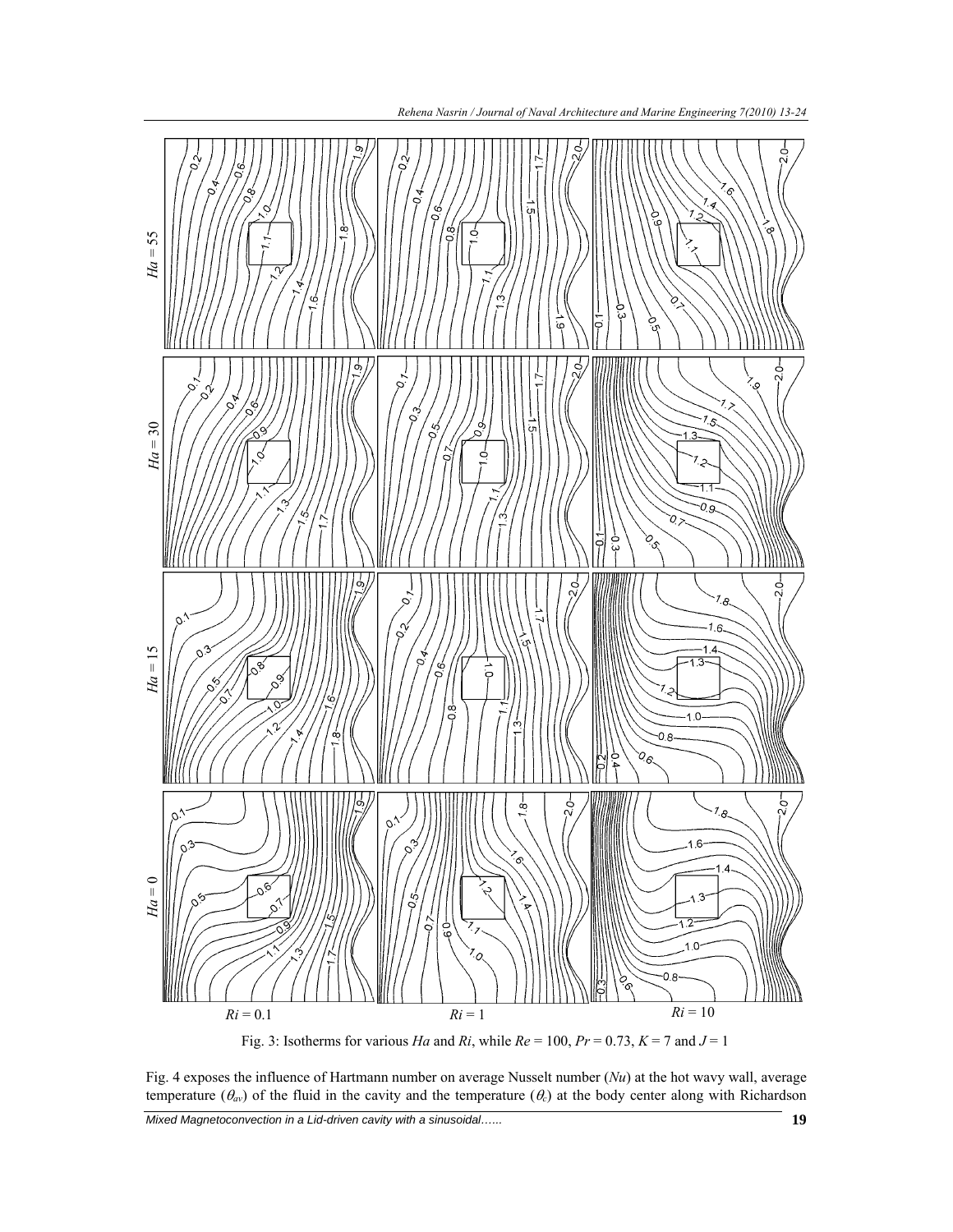number. *Nu* goes down very rapidly up to a certain value of *Ri* and grows up gradually with increasing *Ri* for the lower values of *Ha* (0, 15 and 55). But it decreases mildly at *Ha* =30. Also, *Nu* is the uppermost in the pure forced convection area at  $Ha = 0$  and in the natural convection dominated region at  $Ha = 30$ . On the other hand, <sup>θ</sup>*av* and θ*c* increase sharply with the variation of *Ri* for the lower *Ha* (0, 15 and 30) and remain flatten at the highest *Ha*.



Fig. 4.a: Effect of *Ha* on *Nu and*  $\theta_{av}$  for various *Ri*, while  $Re = 100$ ,  $Pr = 0.73$ ,  $K = 7$  and  $J = 1$ 



Fig. 4.b: Effect of *Ha* on  $\theta_c$  for various *Ri*, while  $Re = 100$ ,  $Pr = 0.73$ ,  $K = 7$  and  $J=1$ 

 The influence of Prandtl number on the flow field at three different values of *Ri* is shown in Fig. 5, while *Re* = 100,  $Ha = 15$ ,  $J = 1$  and  $K = 7$ . The streamlines for all values of *Pr* (*Pr* = 0.73, 1.73, 3.5 and 7) and low *Ri* (*Ri* = 0.1) are found to be established due to the shear induced force by the moving lid only. Next at  $Ri = 1$ , the balance between the shear and buoyancy effect is manifested in the formation of two vortices inside the cavity. It is also seen that the shear effect produces the clockwise vortex, which is comparatively small than that of the three-cellular counter clockwise eddy produced by the buoyant force. As the Richardson number rises further to 10, the heat transfer is mostly by convection in the cavity, as a result the threecellular counter clockwise eddy becomes uni-cellular and large enough and the clockwise vortex becomes shrink in size at each *Pr* considered. It becomes visible from Fig. 5 that varying *Pr* does not perturb the global flow at each *Ri*.

Fig. 6 provides the corresponding effects on temperature field. The isotherms at very low *Pr* and lower  $R_i$  ( $R_i = 0.1$ , 1) become almost parallel to the vertical walls, resembling the conduction like heat transfer in the cavity. On further

increasing *Ri* up to 10, the degree of distortion from the conduction heat transfer is very noticeable and the bend in isothermal lines appears due to the high convective current inside the cavity. The isotherms depart from the hot corrugated sinusoidal wall and begin to crowd near the left lid forming a thin thermal boundary layer in the cavity with all *Ri* and the higher Prandtl number (*Pr* = 1.73, 3.5 and 7).

The deviations of average Nusselt number  $(Nu)$  at the heated wall, average temperature  $(\theta_{av})$  of the fluid in the enclosure and temperature  $(\theta_c)$  at the body center for *Pr* and *Ri* are depicted in Fig. 7. For all values of *Pr* the average Nusselt number devalues rapidly up to  $Ri = 4$  and increases slowly with  $Ri$  in the free convection dominated area. In addition, maximum value of *Nu* is found for the highest *Pr* at all *Ri*. On the other hand, θ*av* and  $\theta_c$  rise smoothly for each *Pr* with mounting *Ri*. Minimum values of  $\theta_{av}$  and  $\theta_c$  are observed at the highest *Pr* in the forced convection dominated region and at the lowest *Pr* in the free convection dominated regime.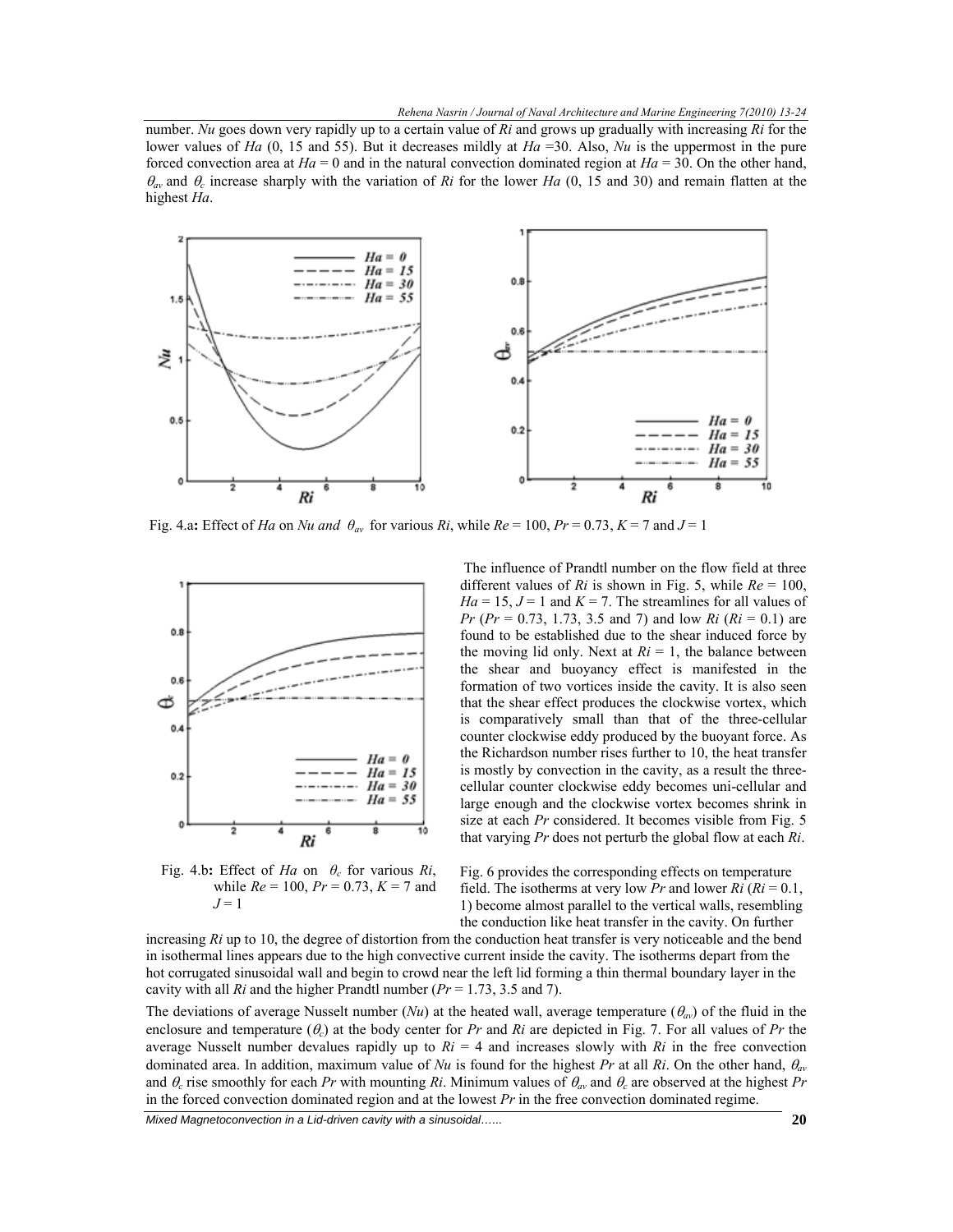

Fig. 5**:** Streamlines for different values of *Pr* and *Ri*, while *Re* = 100, *Ha* = 15, *K* = 7 and *J* = 1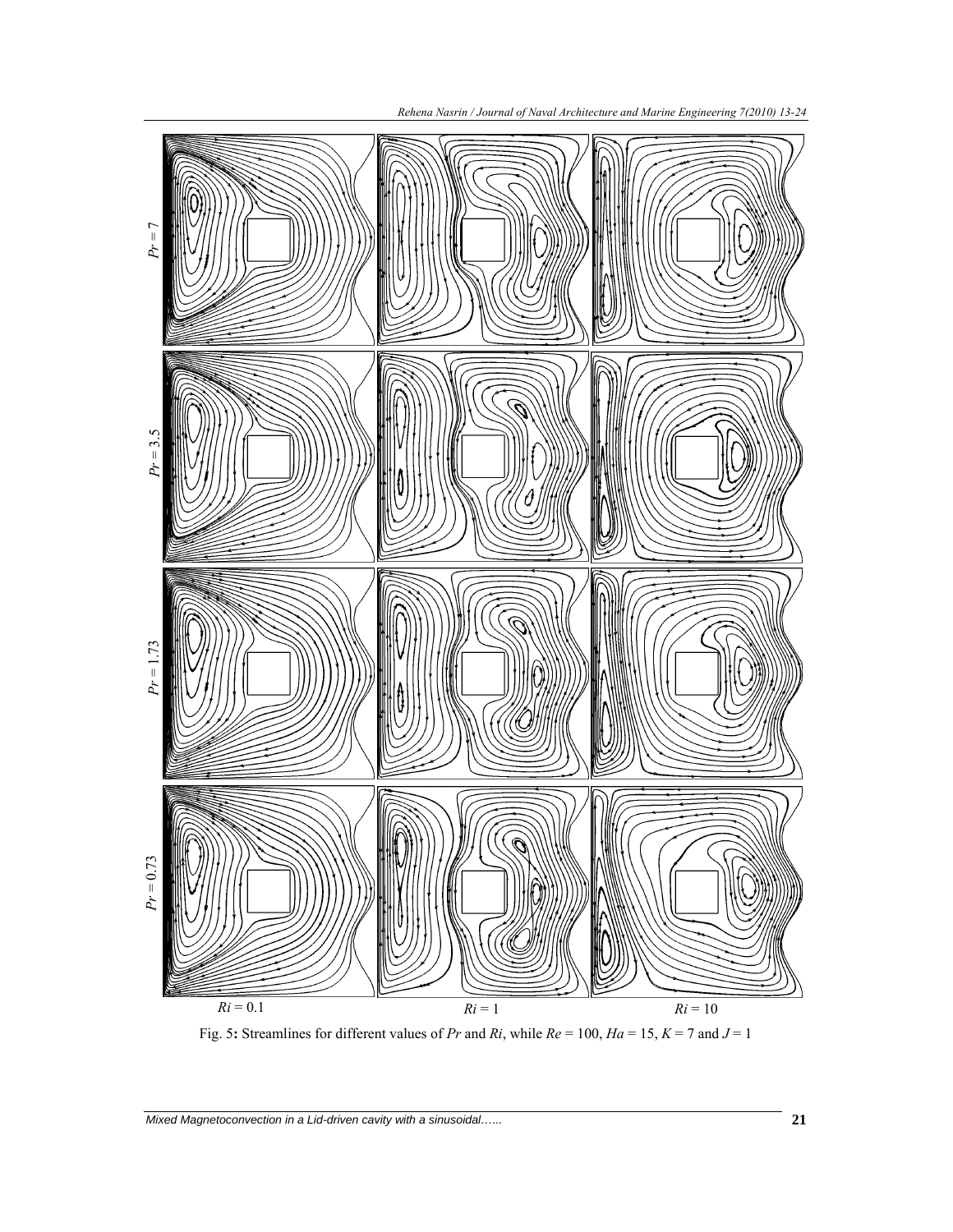

Fig. 6: Isotherms for different values of *Pr* and *Ri*, while  $Re = 100$ ,  $Ha = 15$ ,  $K = 7$  and  $J = 1$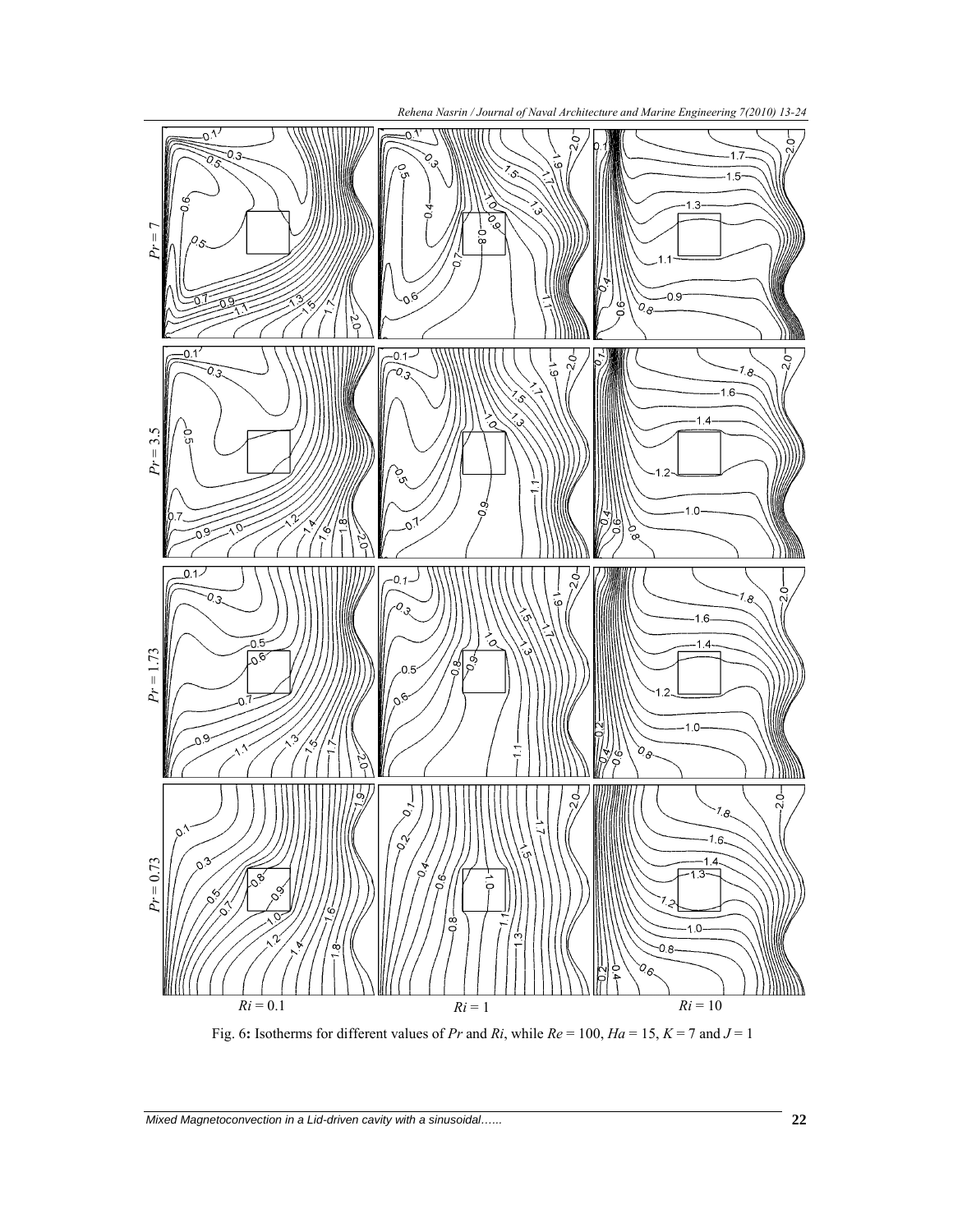

Fig. 7.a: Effect of *Pr* on *Nu*, and  $\theta_{av}$  for various *Ri*, while  $Re = 100$ ,  $Ha = 15$ ,  $K = 7$  and  $J = 1$ 



Fig. 7.b: Effect of  $Pr$  on  $\theta_c$  for various *Ri*, while *Re* = 100, *Ha* = 15, *K*  $= 7$  and  $J = 1$ 

# **7. Conclusion**

This work is focused on the study of mixed magnetoconvection of fluid enclosed in a lid-driven cavity heated from wavy vertical surface. Effects of magnetic parameter and Prandtl number at the three convection regimes are highlighted to explore their impacts on flow structure and heat transfer characteristics.

The influence of *Ha* does not affect significantly the thermal current activities. But the flow pattern changes dramatically owing to the hindrance of the imposed magnetic field.

• The overall flow behavior is not disturbed and isothermal lines become more bend due to the variation of *Pr*.

• Increasing *Ri* leads to grow more eddy in velocity field and to develop thermal boundary layer near left lid in the cavity.

*Nu* is discovered to be most and least in the absence of magnetic field for  $Ri = 0.1$  and 10 respectively, but it is always superior for the largest *Pr*. Lesser θ*av* and θ*c* are seen for lower values of *Ha* (15 and 30) and *Pr* = 7 in the forced convection dominated area and for *Ha* = 55 and *Pr* = 0.73 in the free convection dominated region.

#### **References**

Adjlout, L., Imine, O., Azzi, A., Belkadi, M. (2002): Laminar natural convection in an inclined cavity with a wavy-wall, International Journal of Heat and Mass Transfer, Vol. 45, No. 10, pp. 2141–2152.

Al-Amiri, A., Khanafer, K., Bull, J., Pop, Ioan (2007): Effect of sinusoidal wavy bottom surface on mixed convection heat transfer in a lid-driven cavity, International Journal of Heat and Mass Transfer, Vol. 50, No. (9– 10), pp. 1771–1780. doi:10.1016/j.ijheatmasstransfer.2006.10.008

Bums, J.C., Parkes, T. (1967): Peristaltic motion, Journal of Fluid Mechanics, Vol. 29, pp. 731–743. doi: 10.1017/S0022112067001156

Buscaglia, Gustavo C. and Dari, Enzo A. (2003): Numerical investigation of flow through a cavity with internal heat generation, Numerical Heat Transfer, Part A, Vol. 43, No. 5, pp. 525–541. doi: 10.1080/10407780307317

Chamkha, A.J. (2002): Hydromagnetic combined convection flow in a vertical lid-driven cavity with internal heat generation or absorption, Numerical Heat Transfer, Part A, Vol. 41, No. 5, pp. 529-546.